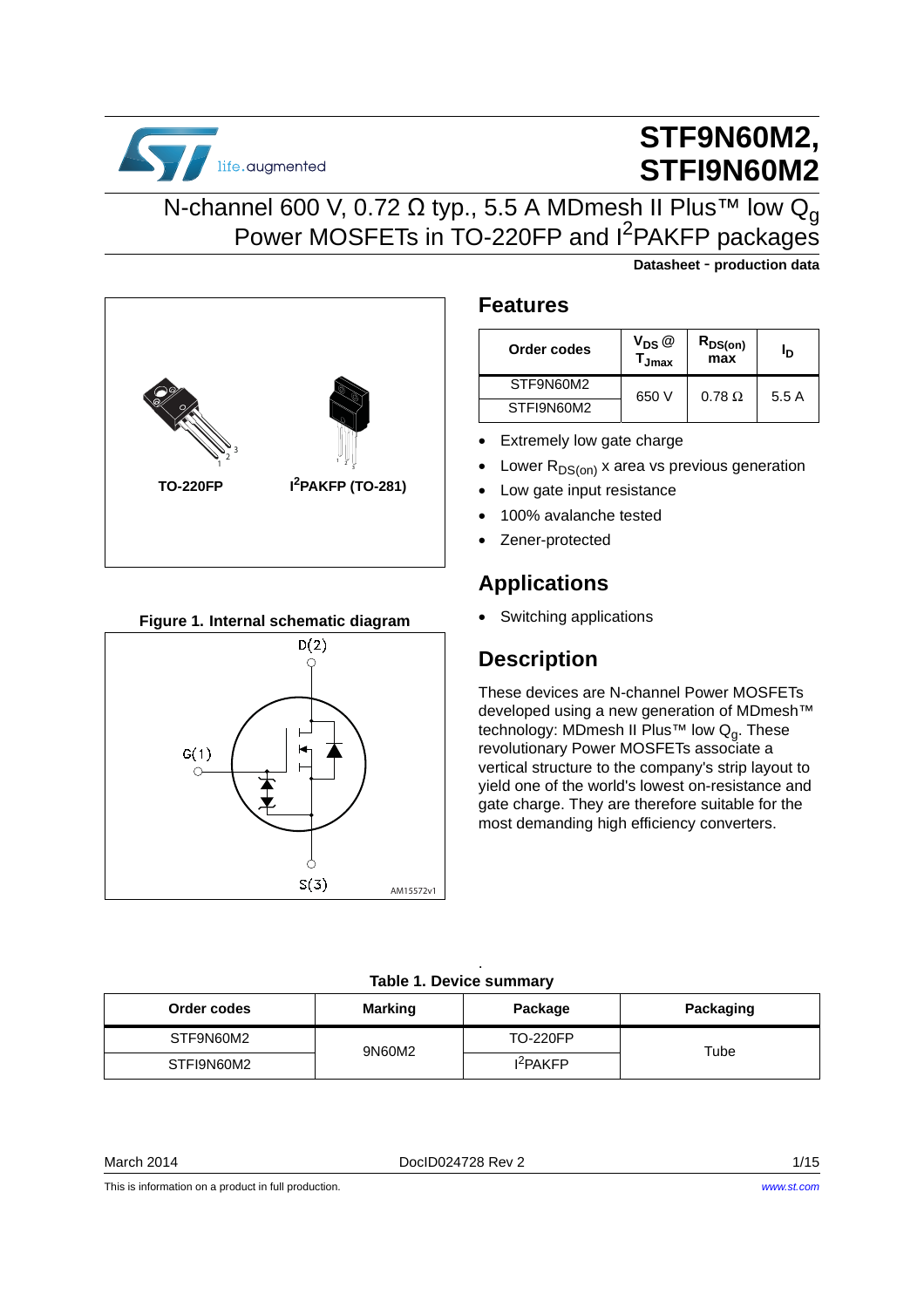## **Contents**

| $1 \quad \blacksquare$  |  |
|-------------------------|--|
| $2^{\circ}$             |  |
|                         |  |
| $\overline{3}$          |  |
| $\overline{\mathbf{4}}$ |  |
| 5                       |  |

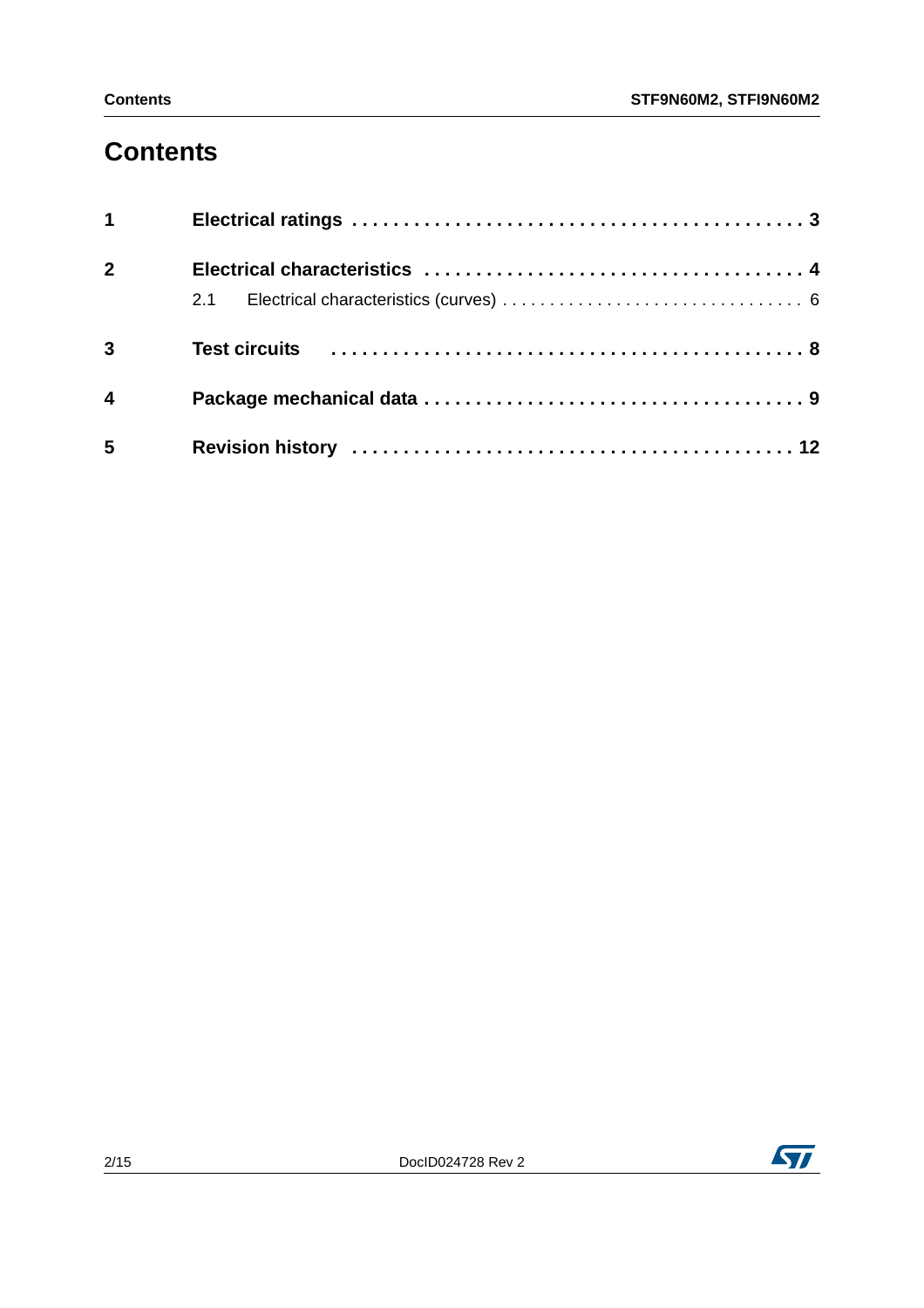## <span id="page-2-0"></span>**1 Electrical ratings**

| Symbol                  | <b>Parameter</b>                                                                                       | Value       | Unit   |
|-------------------------|--------------------------------------------------------------------------------------------------------|-------------|--------|
| $V_{GS}$                | Gate-source voltage                                                                                    | ± 25        | V      |
| l <sub>D</sub>          | Drain current (continuous) at $T_c = 25 °C$                                                            | $5.5^{(1)}$ | A      |
| I <sub>D</sub>          | Drain current (continuous) at $T_c = 100 °C$                                                           | $3.6^{(1)}$ | A      |
| $I_{DM}$ <sup>(1)</sup> | Drain current (pulsed)                                                                                 | $22^{(1)}$  | A      |
| $P_{TOT}$               | Total dissipation at $T_C = 25 °C$                                                                     | 20          | W      |
| V <sub>ISO</sub>        | Insulation withstand voltage (RMS) from all three leads to<br>external heat sink (t=1 s; $T_c$ =25 °C) | 2500        | $\vee$ |
| $dv/dt$ <sup>(2)</sup>  | Peak diode recovery voltage slope                                                                      | 15          | V/ns   |
| $dv/dt^{(3)}$           | MOSFET dv/dt ruggedness                                                                                | 50          |        |
| $T_{\text{stg}}$        | Storage temperature                                                                                    | - 55 to 150 | °∩     |
| $T_i$                   | Max. operating junction temperature                                                                    | 150         |        |

#### **Table 2. Absolute maximum ratings**

1. Pulse width limited by safe operating area.

2.  $I_{SD}$  ≤ 5.5 A, di/dt ≤ 400 A/µs; V<sub>DS peak</sub> < V<sub>(BR)DSS</sub>, V<sub>DD</sub>=400 V

3.  $V_{DS} \leq 480 V$ 

#### **Table 3. Thermal data**

| Symbol               | <b>Parameter</b>                        | Value | Unit |
|----------------------|-----------------------------------------|-------|------|
| $\kappa$ thi-case    | Thermal resistance junction-case max    | 6.25  | °C/W |
| $R_{\text{thi-amb}}$ | Thermal resistance junction-ambient max | 62.5  | °C/W |

#### **Table 4. Avalanche characteristics**

| Symbol   | <b>Parameter</b>                                                                                  | Value | Unit |
|----------|---------------------------------------------------------------------------------------------------|-------|------|
| 'AR      | Avalanche current, repetitive or not repetitive (pulse<br>width limited by $T_{\text{imax}}$ )    |       |      |
| $E_{AS}$ | Single pulse avalanche energy (starting $T_i = 25^{\circ}C$ ,<br>$I_D = I_{AR}$ ; $V_{DD} = 50$ ) | 105   | mJ   |

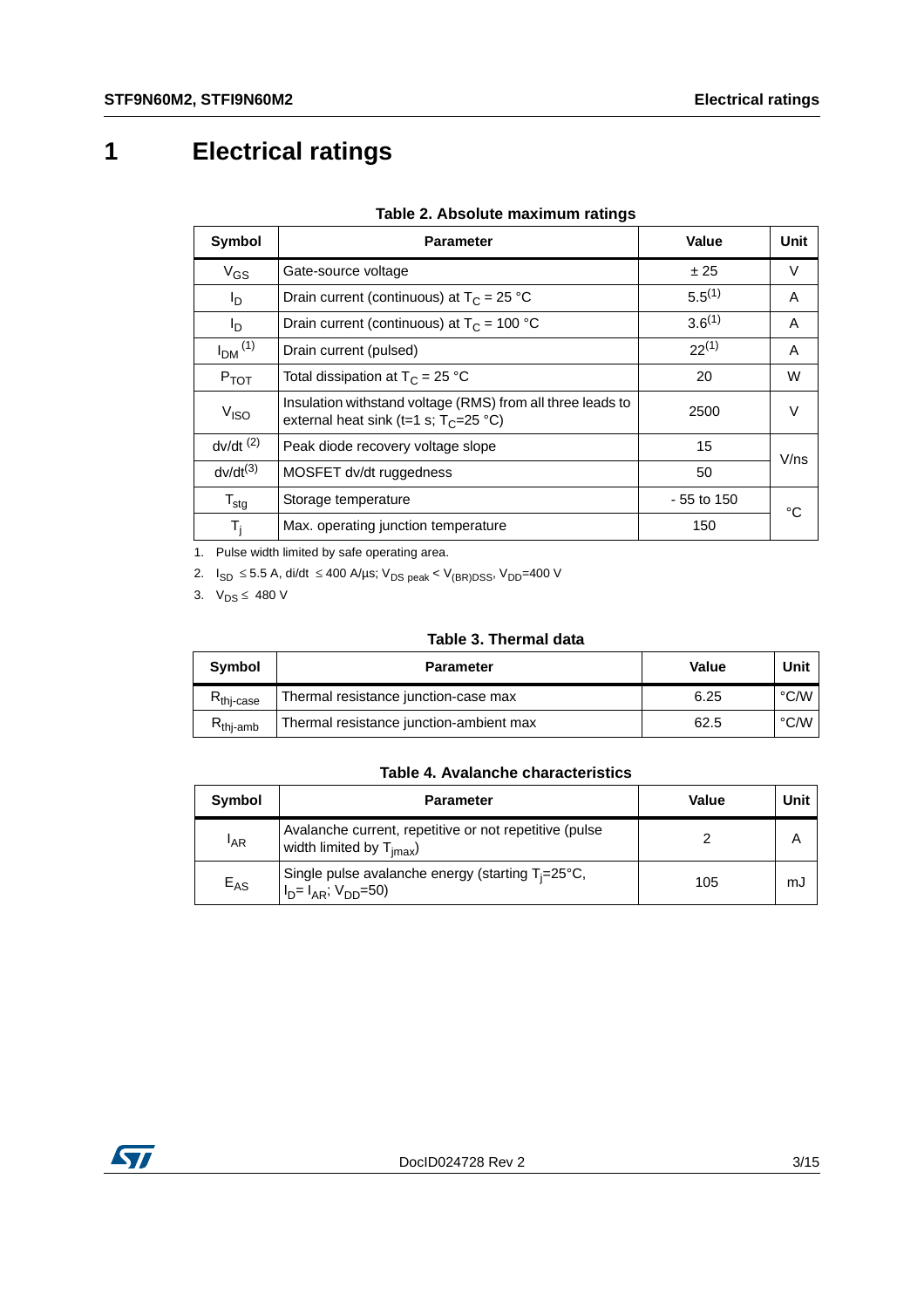## <span id="page-3-0"></span>**2 Electrical characteristics**

 $(T_C = 25 °C$  unless otherwise specified)

|                         |                                               | $1805$ J. OII JUIL SLALES                |               |      |      |        |
|-------------------------|-----------------------------------------------|------------------------------------------|---------------|------|------|--------|
| Symbol                  | <b>Parameter</b>                              | <b>Test conditions</b>                   | Min.          | Typ. | Max. | Unit   |
| $V_{(BR)DSS}$           | Drain-source<br>breakdown voltage             | $I_D = 1$ mA, $V_{GS} = 0$               | 600           |      |      | $\vee$ |
| Zero gate voltage       |                                               | $V_{DS} = 600 V$                         |               |      | 1    | μA     |
| <b>I</b> <sub>DSS</sub> | drain current ( $V_{GS} = 0$ )                | $V_{DS}$ = 600 V, T <sub>C</sub> =125 °C |               |      | 100  | μA     |
| l <sub>GSS</sub>        | Gate-body leakage<br>current ( $V_{DS} = 0$ ) | $V_{GS} = \pm 25$ V                      |               |      | ±10  | μA     |
| $V_{GS(th)}$            | Gate threshold voltage                        | $V_{DS} = V_{GS}$ , $I_D = 250 \mu A$    | $\mathcal{P}$ | 3    | 4    | $\vee$ |
| $R_{DS(on)}$            | Static drain-source<br>on-resistance          | $V_{GS}$ = 10 V, $I_D$ = 3 A             |               | 0.72 | 0.78 | Ω      |

#### **Table 5. On /off states**

#### **Table 6. Dynamic**

| <b>Symbol</b>                | <b>Parameter</b>                 | <b>Test conditions</b>              | Min. | Typ.           | Max. | <b>Unit</b> |
|------------------------------|----------------------------------|-------------------------------------|------|----------------|------|-------------|
| $C_{iss}$                    | Input capacitance                |                                     |      | 320            |      | pF          |
| $C_{\text{oss}}$             | Output capacitance               | $V_{DS}$ = 100 V, f = 1 MHz,        |      | 18             |      | pF          |
| C <sub>rss</sub>             | Reverse transfer<br>capacitance  | $V_{GS} = 0$                        |      | 0.68           |      | pF          |
| $C_{\rm oss\ eq.}^{\rm (1)}$ | Equivalent output<br>capacitance | $V_{DS} = 0$ to 480 V, $V_{GS} = 0$ |      | 88             |      | pF          |
| $R_G$                        | Intrinsic gate<br>resistance     | $f = 1$ MHz open drain              |      | 6.5            |      | Ω           |
| $Q_{q}$                      | Total gate charge                | $V_{DD}$ = 480 V, $I_D$ = 5.5 A,    |      | 10             |      | nC          |
| $Q_{\text{gs}}$              | Gate-source charge               | $V_{GS}$ = 10 V                     |      | $\overline{2}$ |      | nC          |
| $Q_{\text{gd}}$              | Gate-drain charge                | (see Figure 15)                     |      | 5.1            |      | nC          |

1. Coss eq. is defined as a constant equivalent capacitance giving the same charging time as Coss when VDS increases from 0 to 80% VDSS

|  | <b>Table 7. Switching times</b> |  |
|--|---------------------------------|--|
|--|---------------------------------|--|

| Symbol       | <b>Parameter</b>    | <b>Test conditions</b>                                                                                  | Min.                     | Typ. | Max.                     | Unit |
|--------------|---------------------|---------------------------------------------------------------------------------------------------------|--------------------------|------|--------------------------|------|
| $t_{d(on)}$  | Turn-on delay time  |                                                                                                         |                          | 8.8  | $\overline{\phantom{0}}$ | ns   |
| t,           | Rise time           | $V_{DD}$ = 300 V, $I_D$ = 3 A,<br>$R_G = 4.7 \Omega$ , $V_{GS} = 10 V$<br>(see Figure 14 and Figure 19) | $\overline{\phantom{0}}$ | 7.5  | -                        | ns   |
| $t_{d(Off)}$ | Turn-off delay time |                                                                                                         |                          | 22   |                          | ns   |
| t٤           | Fall time           |                                                                                                         |                          | 13.5 |                          | ns   |

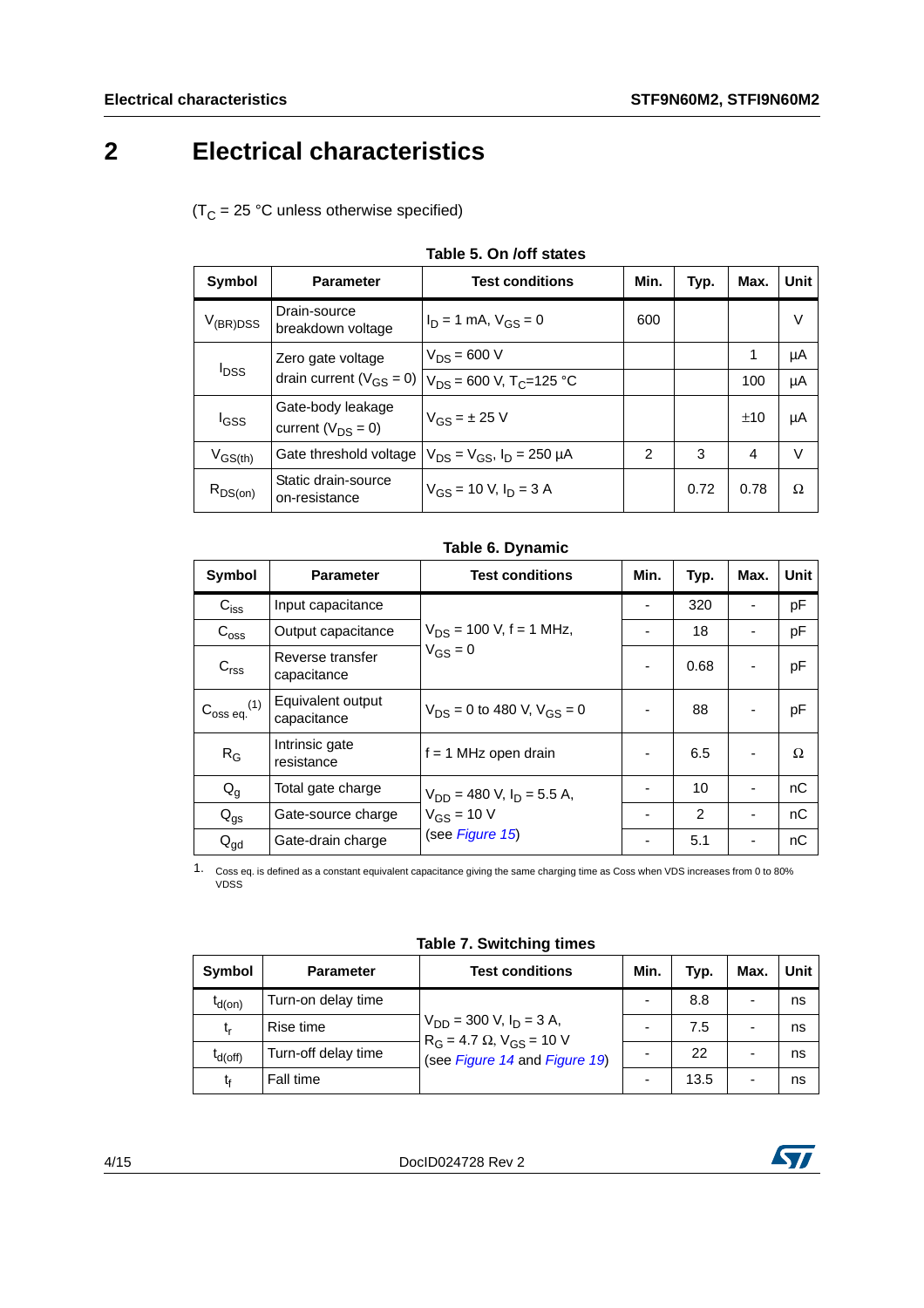| Symbol                   | <b>Parameter</b>              | <b>Test conditions</b>                                                        | Min. | Typ. | Max. | Unit    |
|--------------------------|-------------------------------|-------------------------------------------------------------------------------|------|------|------|---------|
| l <sub>SD</sub>          | Source-drain current          |                                                                               |      |      | 5.5  | A       |
| $I_{SDM}$ <sup>(1)</sup> | Source-drain current (pulsed) |                                                                               |      |      | 22   | A       |
| $V_{SD}$ <sup>(2)</sup>  | Forward on voltage            | $I_{SD}$ = 5.5 A, $V_{GS}$ = 0                                                |      |      | 1.6  | V       |
| $t_{rr}$                 | Reverse recovery time         |                                                                               |      | 265  |      | ns      |
| $Q_{rr}$                 | Reverse recovery charge       | $I_{SD}$ = 5.5 A, di/dt = 100 A/µs<br>$V_{DD}$ = 60 V (see <i>Figure 16</i> ) |      | 1.65 |      | μC      |
| <b>IRRM</b>              | Reverse recovery current      |                                                                               | ۰    | 12.5 |      | A       |
| $t_{rr}$                 | Reverse recovery time         | $I_{SD}$ = 5.5 A, di/dt = 100 A/µs                                            |      | 377  |      | ns      |
| $Q_{rr}$                 | Reverse recovery charge       | $V_{DD} = 60$ V, T <sub>i</sub> = 150 °C                                      |      | 2.3  |      | $\mu$ C |
| <b>IRRM</b>              | Reverse recovery current      | (see Figure 16)                                                               |      | 12.2 |      | A       |

**Table 8. Source drain diode**

1. Pulse width limited by safe operating area.

2. Pulsed: pulse duration =  $300 \,\mu s$ , duty cycle  $1.5\%$ 

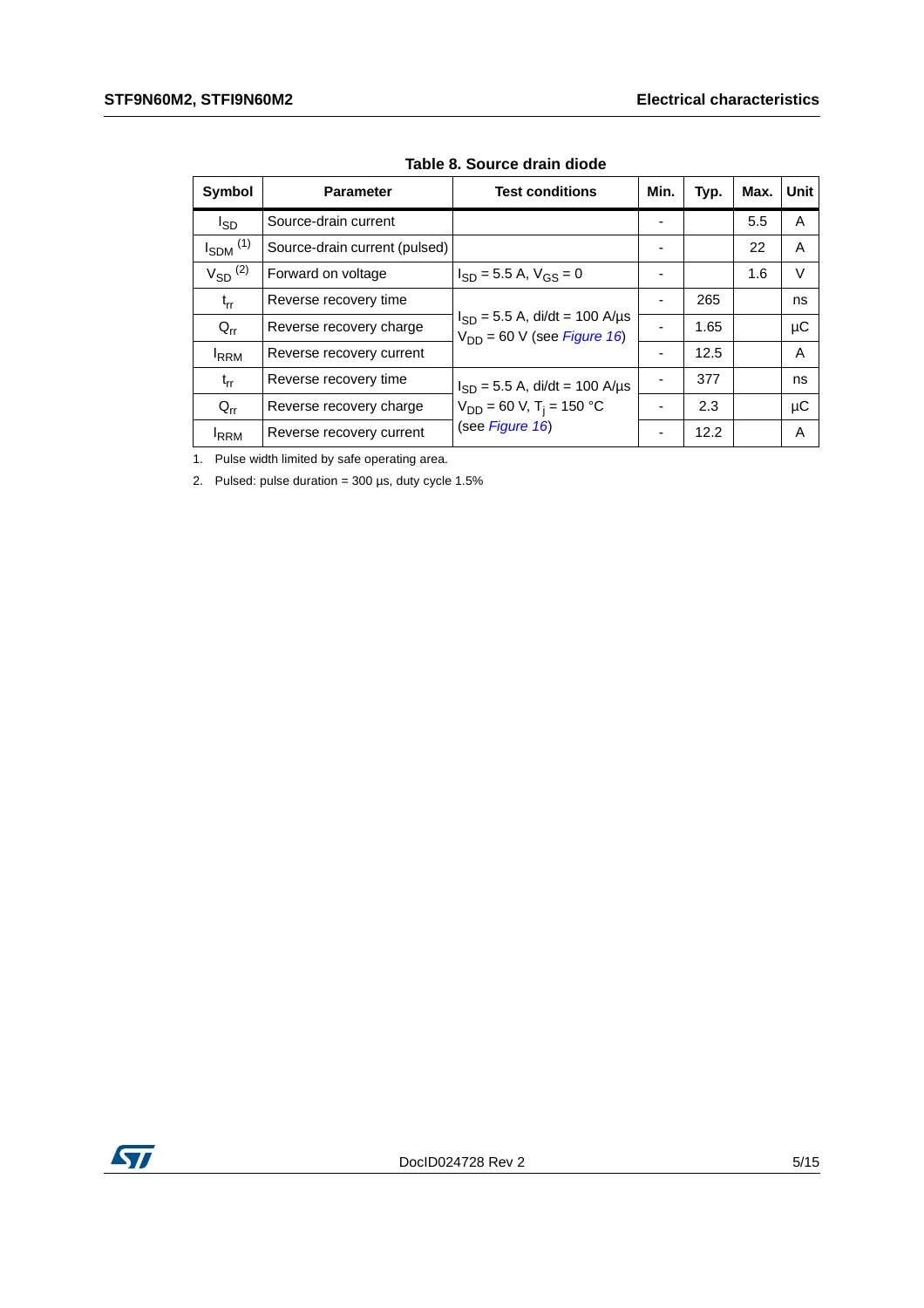### <span id="page-5-0"></span>**2.1 Electrical characteristics (curves)**





**Figure 6. Gate charge vs gate-source voltage Figure 7. Static drain-source on-resistance**



**Figure 3. Thermal impedance** 



**Figure 4. Output characteristics Figure 5. Transfer characteristics**







6/15 DocID024728 Rev 2

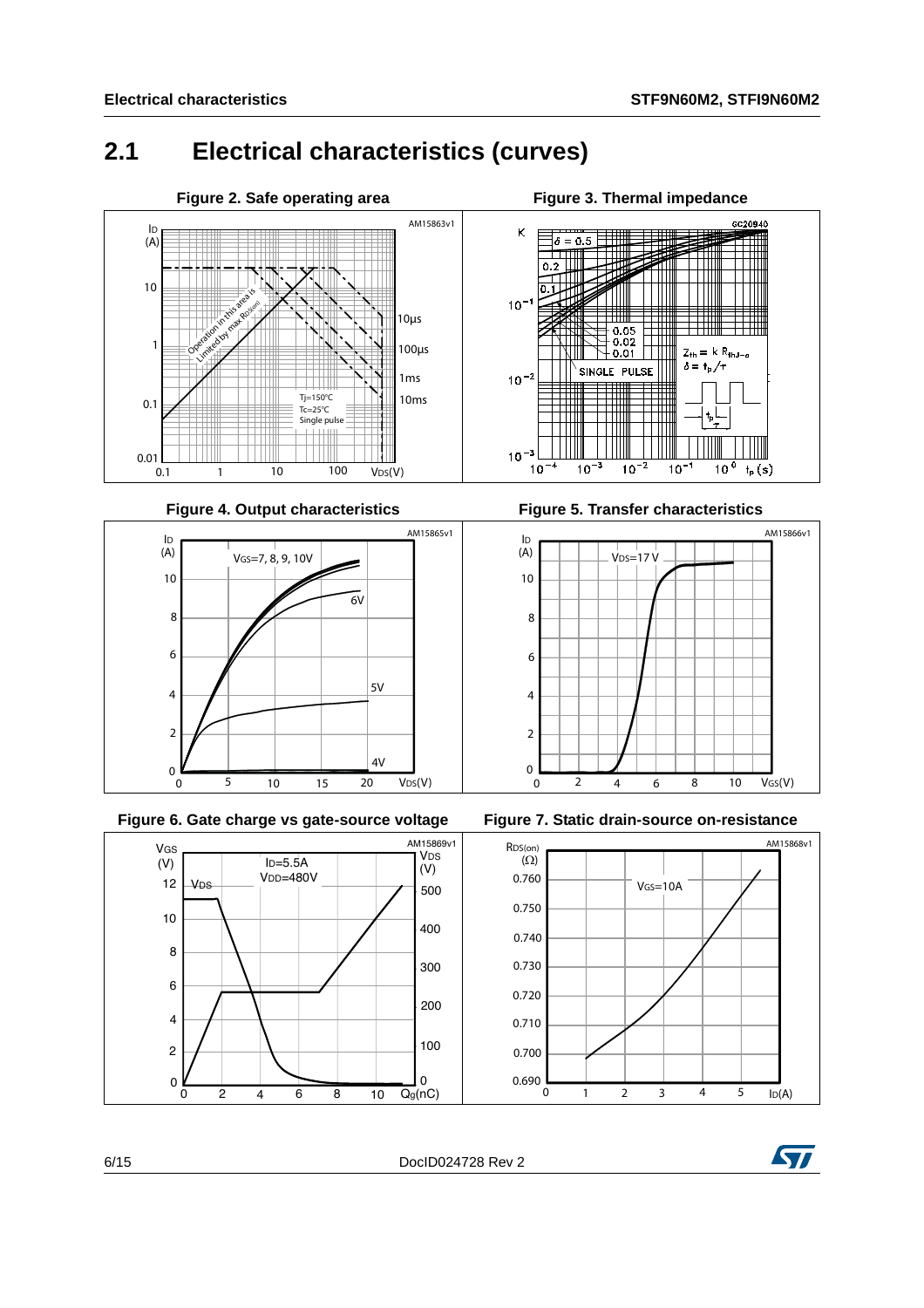TIM Ħ

C

(pF)

1000

100

10

1

0.1



Ciss

Coss

Crss



**Figure 10. Normalized gate threshold voltage vs temperature**

0.1 1 10 100 V<sub>DS</sub>(V)

100

10



**Figure 12. Source-drain diode forward characteristics**



**Figure 11. Normalized on-resistance vs temperature**



Figure 13. Normalized V<sub>(BR)DSS</sub> vs temperature



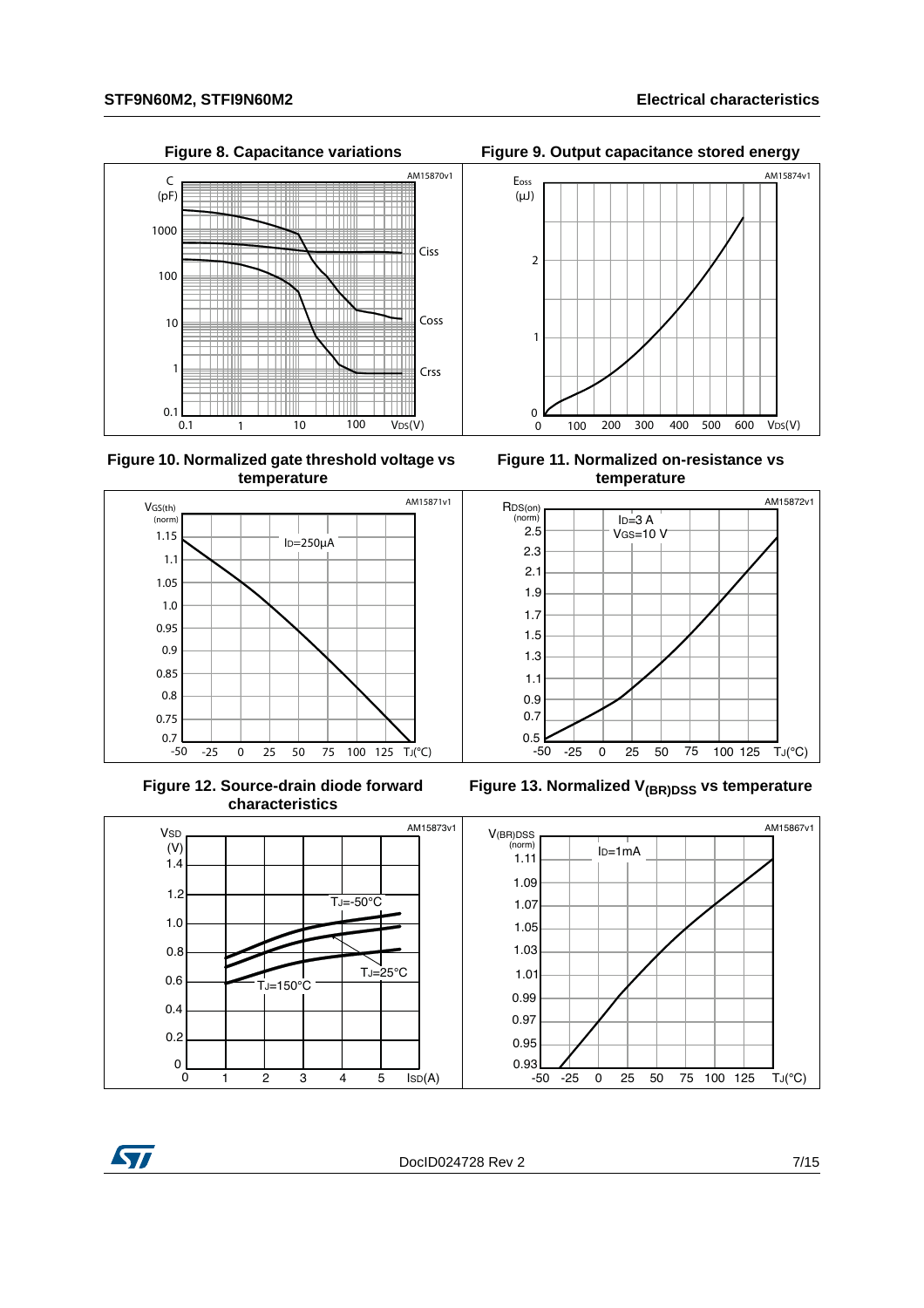### <span id="page-7-0"></span>**3 Test circuits**

<span id="page-7-2"></span>**Figure 14. Switching times test circuit for resistive load**



<span id="page-7-4"></span>**Figure 16. Test circuit for inductive load switching and diode recovery times**



**Figure 18. Unclamped inductive waveform Figure 19. Switching time waveform**



#### **Figure 15. Gate charge test circuit**

<span id="page-7-1"></span>







<span id="page-7-3"></span>

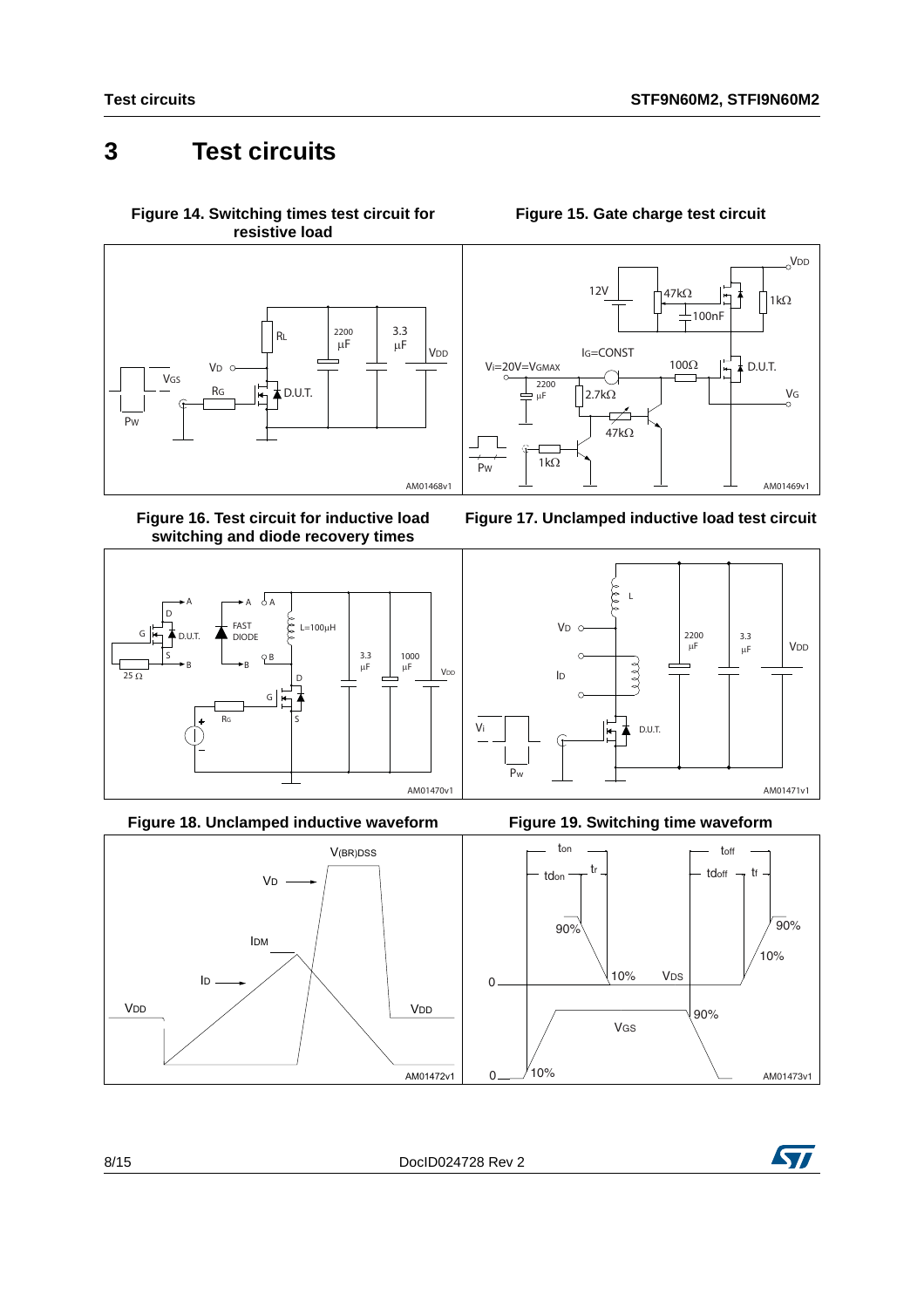### <span id="page-8-0"></span>**4 Package mechanical data**

In order to meet environmental requirements, ST offers these devices in different grades of ECOPACK $^{\circledR}$  packages, depending on their level of environmental compliance. ECOPACK $^{\circledR}$ specifications, grade definitions and product status are available at: *[www.st.com](http://www.st.com)*. ECOPACK® is an ST trademark.

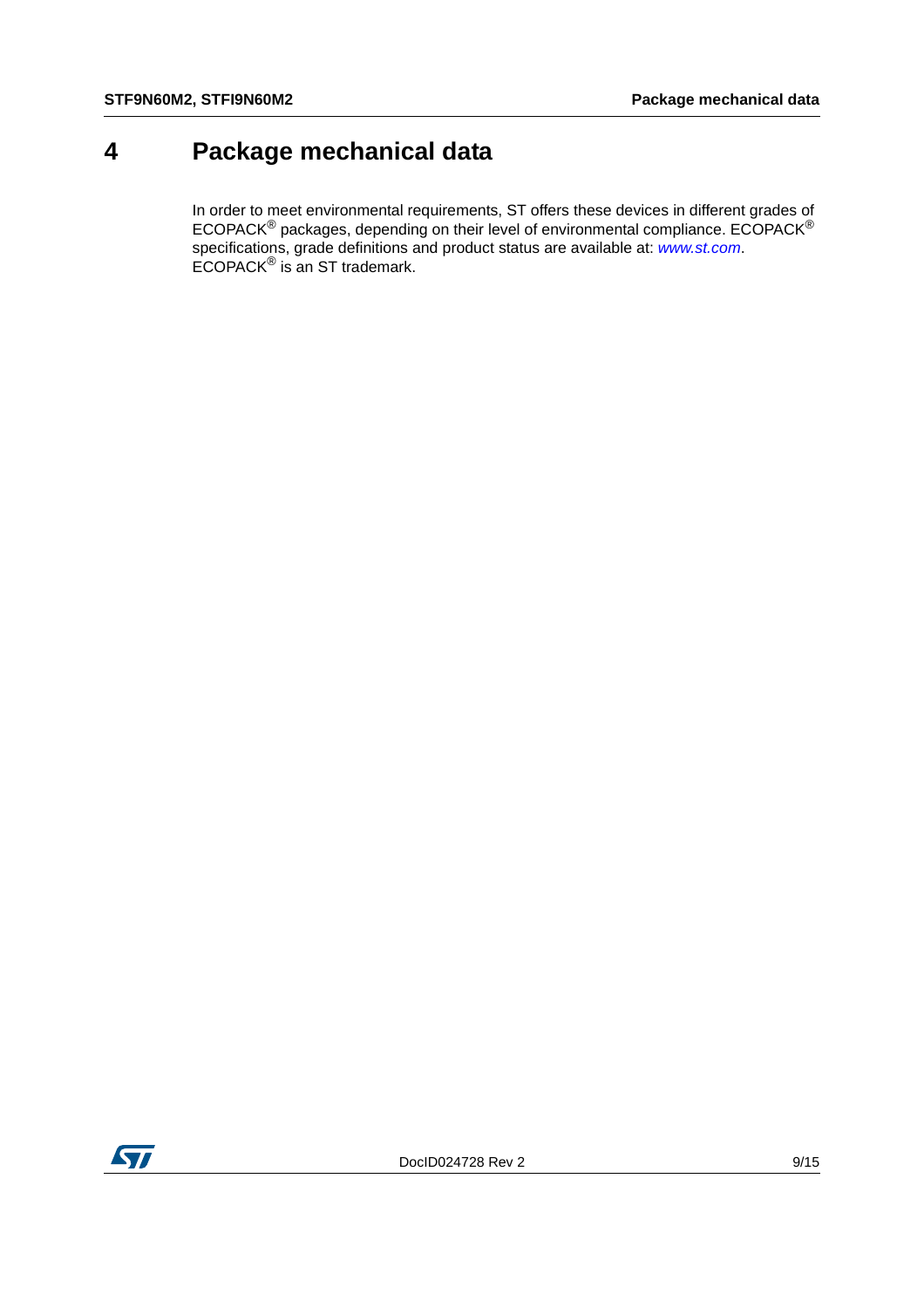### **4.1 TO-220FP, STF9N60M2**



**Figure 20. TO-220FP drawing**



10/15 DocID024728 Rev 2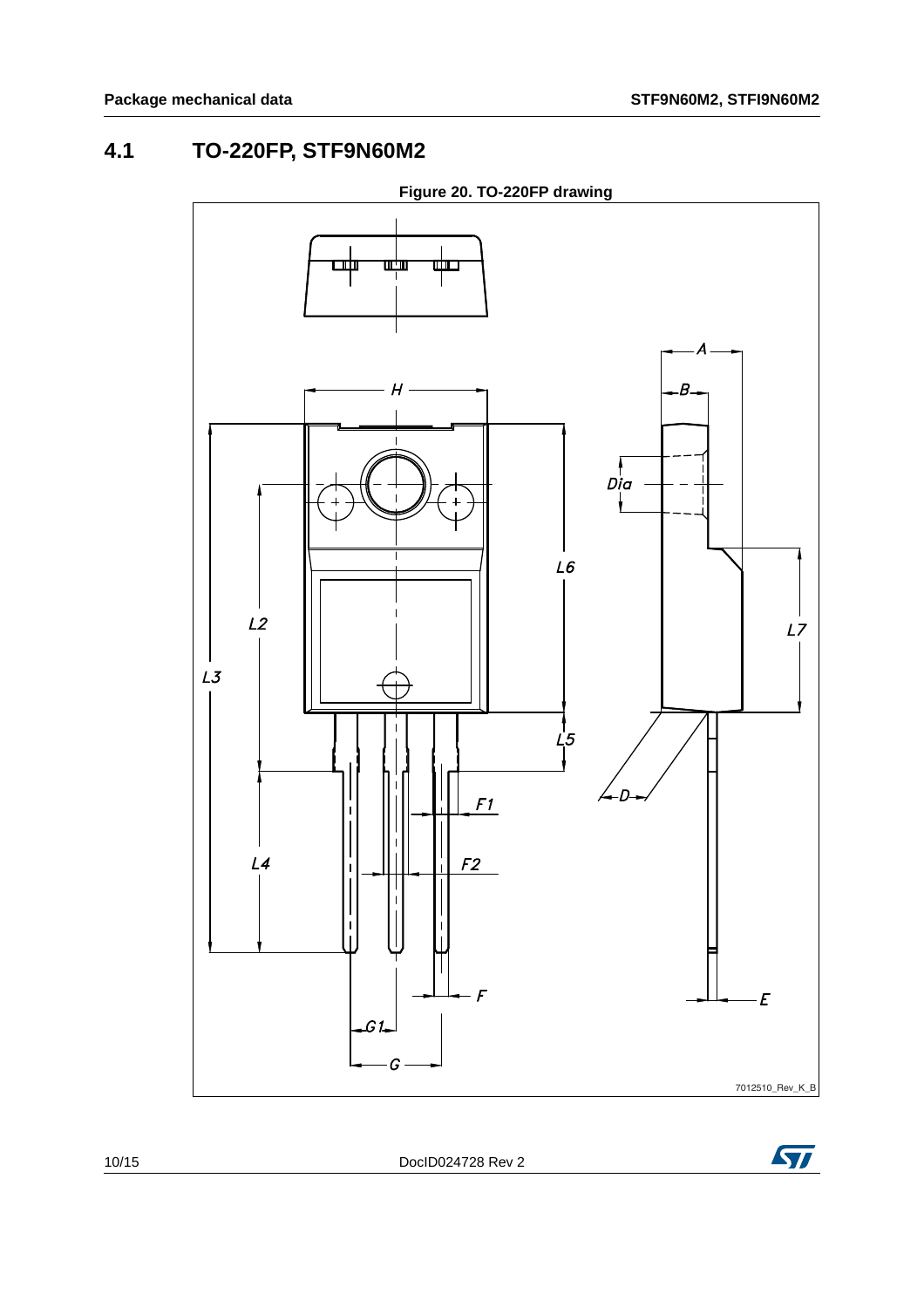| Table 9. TO-ZZUFF THECHANICAL GAIA |                 |                               |         |  |  |
|------------------------------------|-----------------|-------------------------------|---------|--|--|
| Dim.                               |                 | $\mathop{\text{mm}}\nolimits$ |         |  |  |
|                                    | Min.            | Typ.                          | Max.    |  |  |
| A                                  | 4.4             |                               | 4.6     |  |  |
| $\sf B$                            | $2.5\,$         |                               | 2.7     |  |  |
| D                                  | $2.5\,$         |                               | 2.75    |  |  |
| $\mathsf E$                        | 0.45            |                               | $0.7\,$ |  |  |
| F                                  | 0.75            |                               | 1       |  |  |
| F1                                 | 1.15            |                               | 1.70    |  |  |
| $\mathsf{F2}$                      | 1.15            |                               | 1.70    |  |  |
| G                                  | 4.95            |                               | $5.2\,$ |  |  |
| G <sub>1</sub>                     | 2.4             |                               | 2.7     |  |  |
| H                                  | 10 <sub>1</sub> |                               | 10.4    |  |  |
| L2                                 |                 | $16\,$                        |         |  |  |
| L <sub>3</sub>                     | 28.6            |                               | 30.6    |  |  |
| L4                                 | 9.8             |                               | 10.6    |  |  |
| L <sub>5</sub>                     | 2.9             |                               | 3.6     |  |  |
| L6                                 | 15.9            |                               | 16.4    |  |  |
| $\mathsf{L}7$                      | 9               |                               | 9.3     |  |  |
| Dia                                | 3               |                               | 3.2     |  |  |

**Table 9. TO-220FP mechanical data**

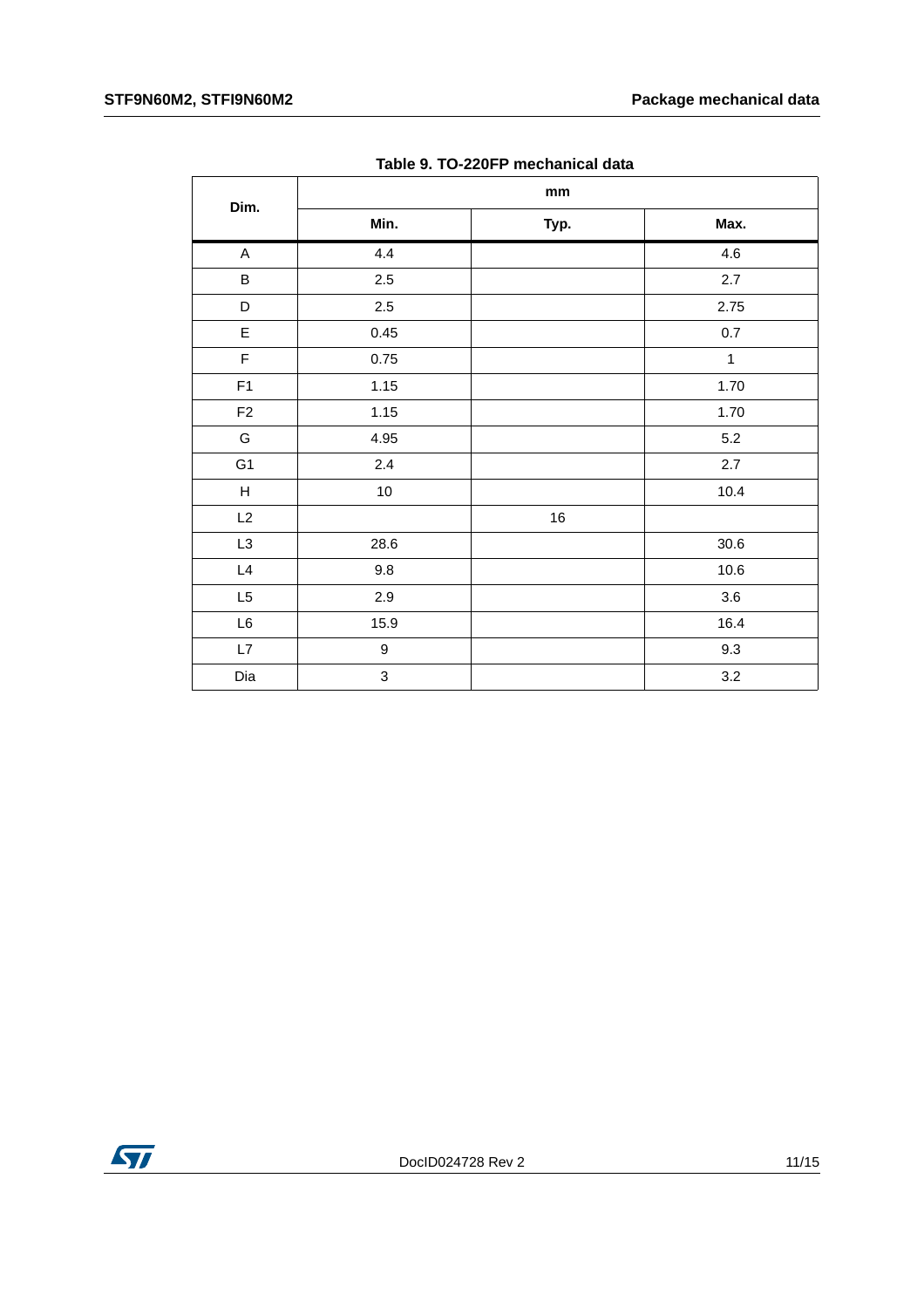## **4.2 I2PAKFP (TO-281), STFI9N60M2**



### **Figure 21. I2PAKFP (TO-281) drawing**

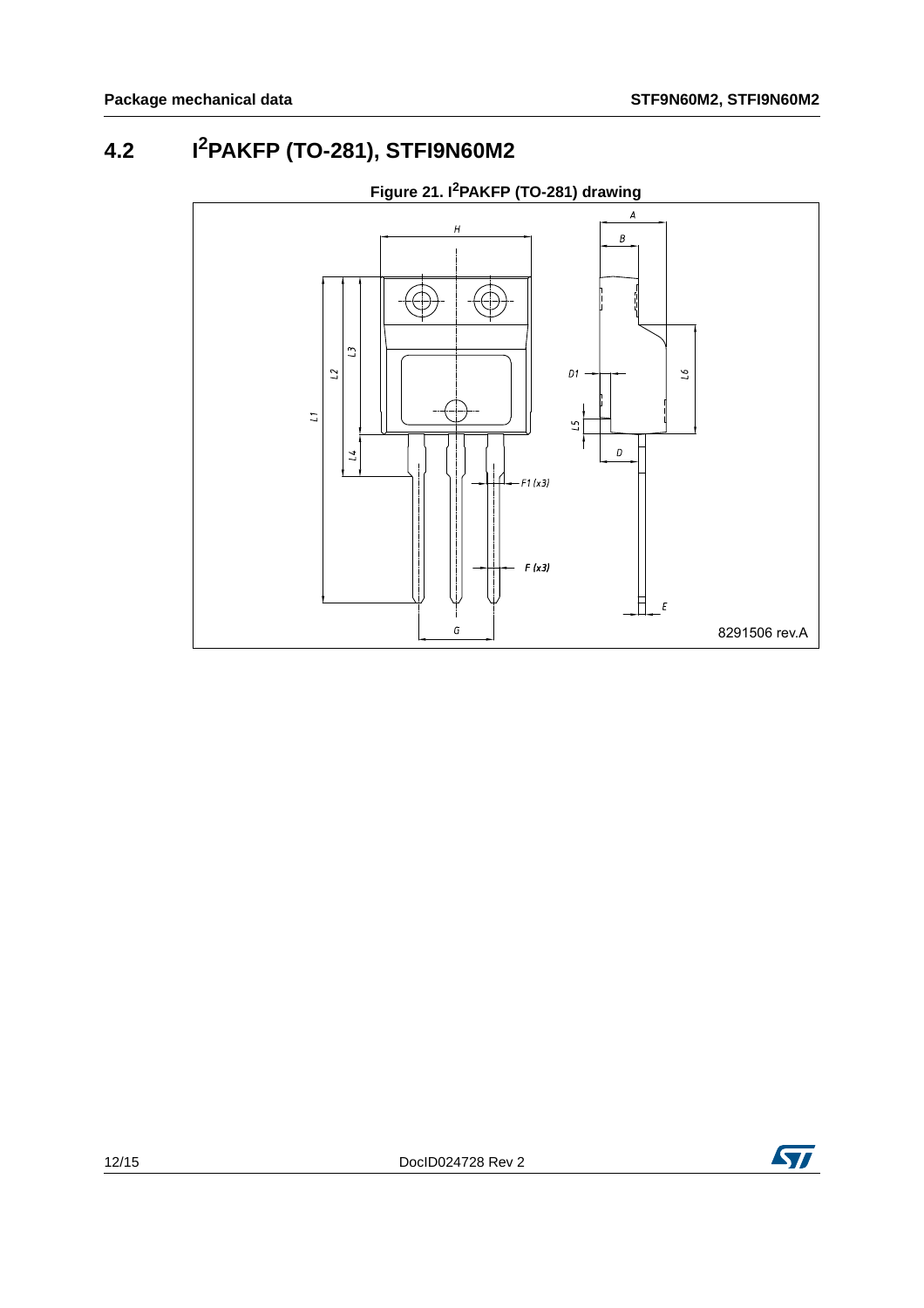| Dim.           | mm    |      |       |  |
|----------------|-------|------|-------|--|
|                | Min.  | Typ. | Max.  |  |
| A              | 4.40  |      | 4.60  |  |
| B              | 2.50  |      | 2.70  |  |
| D              | 2.50  |      | 2.75  |  |
| D <sub>1</sub> | 0.65  |      | 0.85  |  |
| E              | 0.45  |      | 0.70  |  |
| F              | 0.75  |      | 1.00  |  |
| F1             |       |      | 1.20  |  |
| G              | 4.95  |      | 5.20  |  |
| H              | 10.00 |      | 10.40 |  |
| L1             | 21.00 |      | 23.00 |  |
| L2             | 13.20 |      | 14.10 |  |
| L3             | 10.55 |      | 10.85 |  |
| L4             | 2.70  |      | 3.20  |  |
| L5             | 0.85  |      | 1.25  |  |
| $\mathsf{L}6$  | 7.30  |      | 7.50  |  |

**Table 10. I2PAKFP (TO-281) mechanical data**

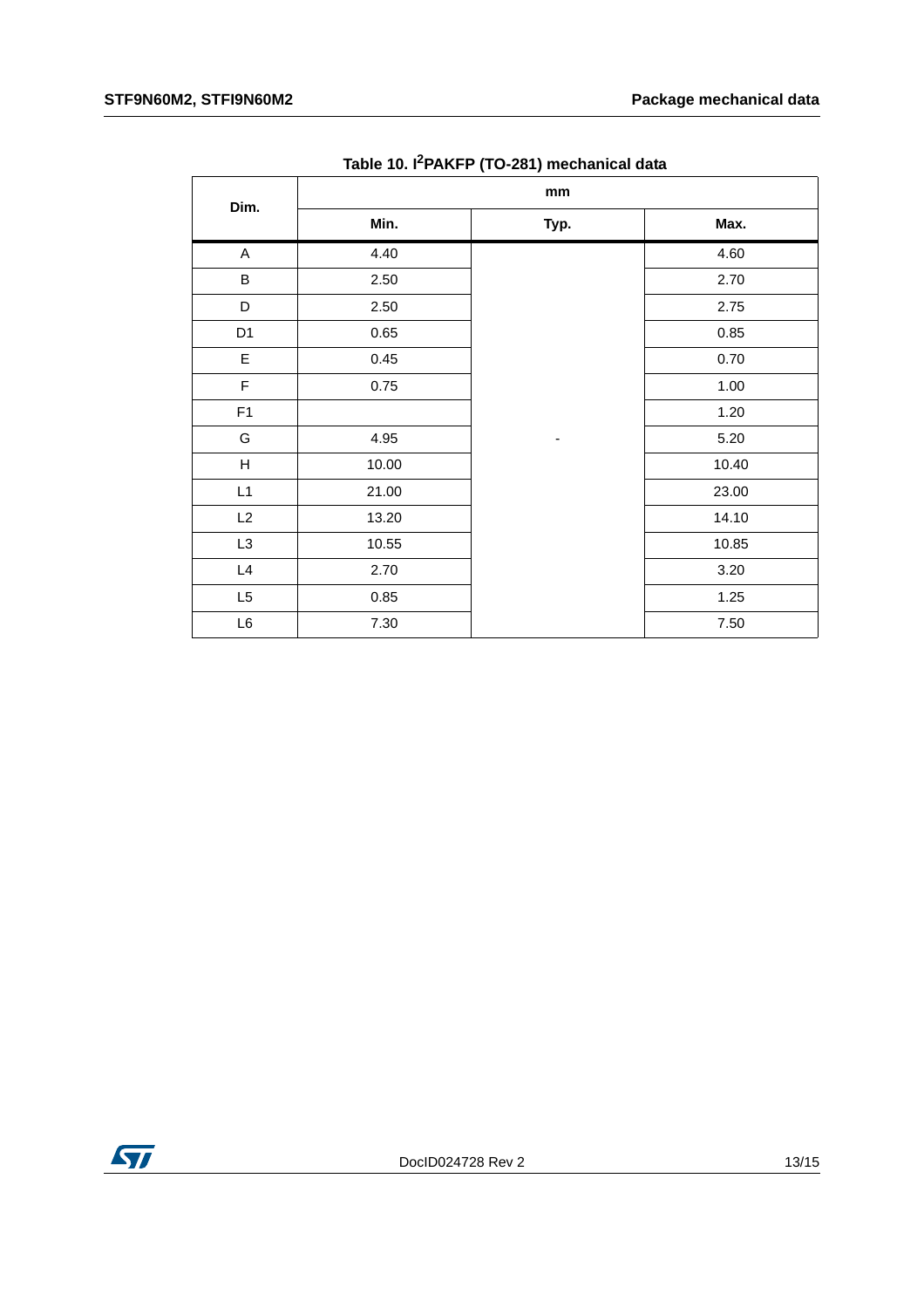# **5 Revision history**

| Date        | <b>Revision</b> | <b>Changes</b>                                                                      |  |
|-------------|-----------------|-------------------------------------------------------------------------------------|--|
| 03-Jun-2013 |                 | First release. The part number was previously included in datasheet<br>DocID024399. |  |
| 10-Mar-2014 | 2               | Added: I <sup>2</sup> PAKFP package<br>Minor text changes                           |  |

### **Table 11. Document revision history**